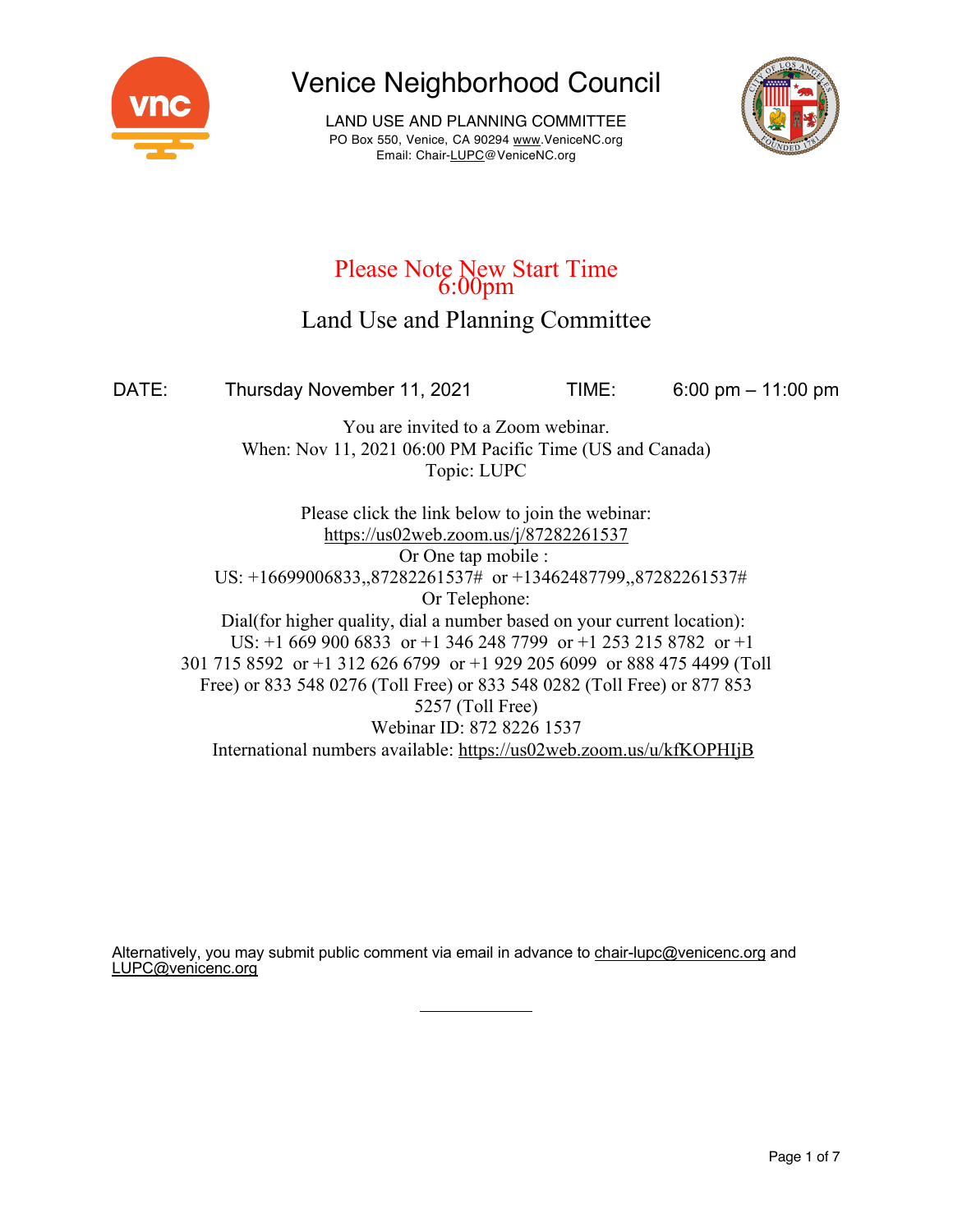LAND USE AND PLANNING COMMITTEE PO Box 550, Venice, CA 90294 www.VeniceNC.org Email: Chair-LUPC@VeniceNC.org

### AGENDA ITEMS

#### 1. Call to Order

#### 2. Roll Call

| Name                 | Present | Name               | Present |
|----------------------|---------|--------------------|---------|
| Alix Gucovsky, Chair |         | Matthew Royce      |         |
| <b>Barry Cassily</b> |         | Chris Plourde      |         |
| Corrine Baginski     |         | Andrew Mika        |         |
| Lauren Siegel        |         | Michael Jensen     |         |
|                      |         | Mehrnoosh Mojalali |         |

3. Approval of Minutes-- --see draft minutes for October 14, and October 28 2021, at: http://venicenc.org/land-use-committee.php

- 4. LUPC members to declare any conflicts of interest or ex-parte communications relating to items on this meeting's agenda
- 5. Chair's Report
- 6. General Public Comment on non-agendized items related to Land Use and Planning 15 minutes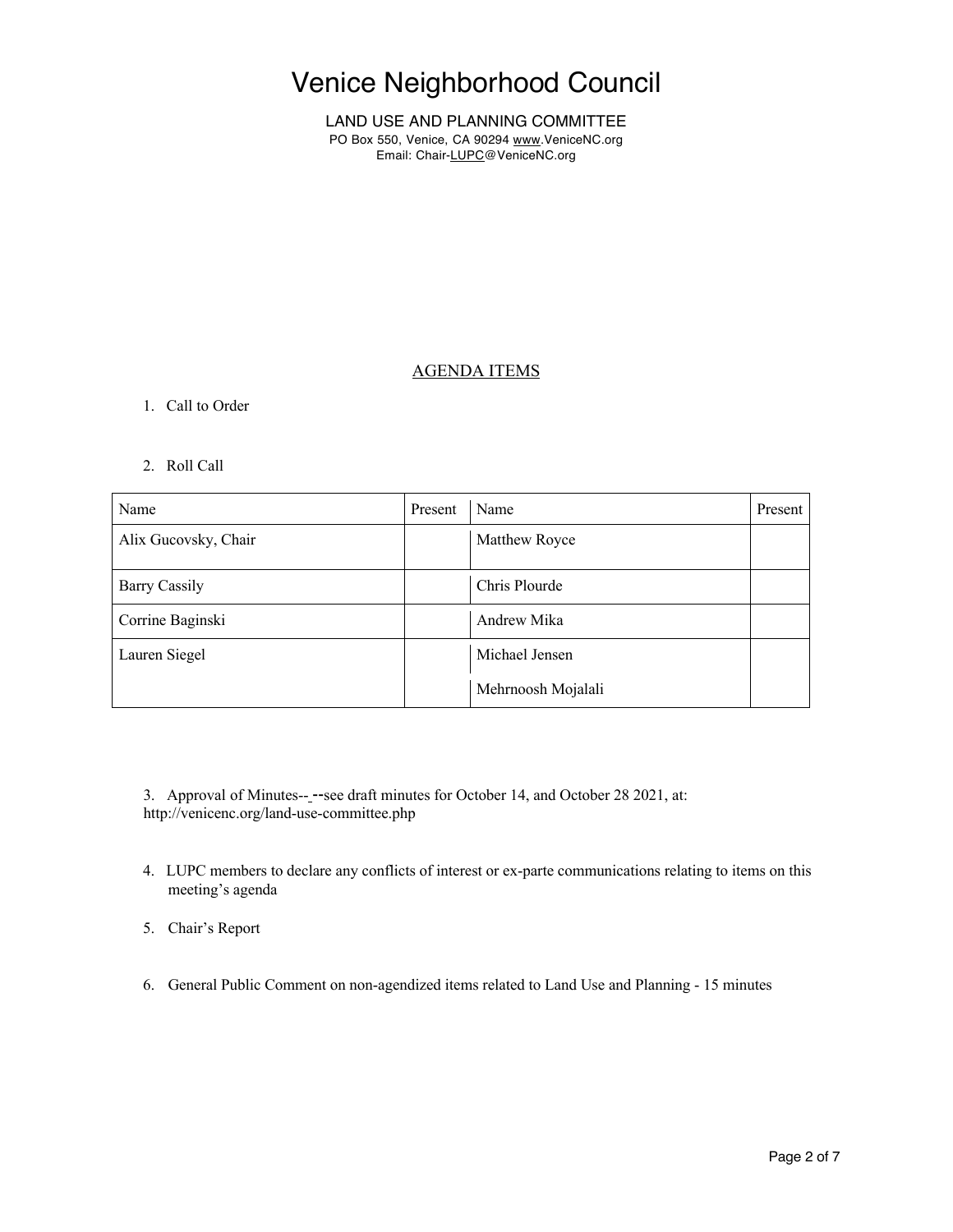LAND USE AND PLANNING COMMITTEE PO Box 550, Venice, CA 90294 www.VeniceNC.org Email: Chair-LUPC@VeniceNC.org

#### 7. CASES FOR REVIEW

| A. | Case:           | ZA-2021-632-CDP-CUB-SPP                                                     |
|----|-----------------|-----------------------------------------------------------------------------|
|    | City Hearing:   | October 27                                                                  |
|    | Address:        | 671 Rose Avenue (Groundworks)                                               |
|    | LUPC Staff:     | Barry Cassily/ Corinne Baginski                                             |
|    | Applicant:      | Carol Gleicher                                                              |
|    | Representative: | Andrew Yapp Southern California Land Use                                    |
|    | City Staff      | Juliet Oh Juliet.Oh@lacity.org, Sienna Kuo Sienna.Kuo@lacity.org Mike Bonin |
|    |                 | Mike.Bonin@lacity.org Jason Douglas Jason.douglas@lacity.org                |

Case Description:

• A change of use to convert 920 sq feet of retail catering to service floor within a 3300 sq ft retail

https://www.venicenc.org/ncfiles/viewCommitteeFile/25730 https://www.venicenc.org/ncfiles/viewCommitteeFile/25798 https://www.venicenc.org/ncfiles/viewCommitteeFile/25799

Public Comment & possible action/motion

#### B.

| Case:           | ENV-2021-7535-CE-ZA-2021-7532-CUB                           |
|-----------------|-------------------------------------------------------------|
| City Hearing:   | TBD                                                         |
| Address:        | 320 Sunset Boulevard Gjusta                                 |
| LUPC Staff:     | Michael Jensen and Lauren Siegel                            |
| Applicant:      | Fran Camaj                                                  |
| Representative: | Laurette Healy laurette@citylanduse.com                     |
| City Staff      | Mike Bonin mike.bonin@lacity.org ; Jason.douglas@lacity.org |

Case Description:

• A CUP for the sale and service of a full line of alcohol for onsite consumption with an existing bakery/retail/restaurant

https://www.venicenc.org/ncfiles/viewCommitteeFile/25738 https://www.venicenc.org/ncfiles/viewCommitteeFile/25742 https://www.venicenc.org/ncfiles/viewCommitteeFile/25746 https://www.venicenc.org/ncfiles/viewCommitteeFile/25737 https://www.venicenc.org/ncfiles/viewCommitteeFile/25741 https://www.venicenc.org/ncfiles/viewCommitteeFile/25745 https://www.venicenc.org/ncfiles/viewCommitteeFile/25740 https://www.venicenc.org/ncfiles/viewCommitteeFile/25744 https://www.venicenc.org/ncfiles/viewCommitteeFile/25739 https://www.venicenc.org/ncfiles/viewCommitteeFile/25743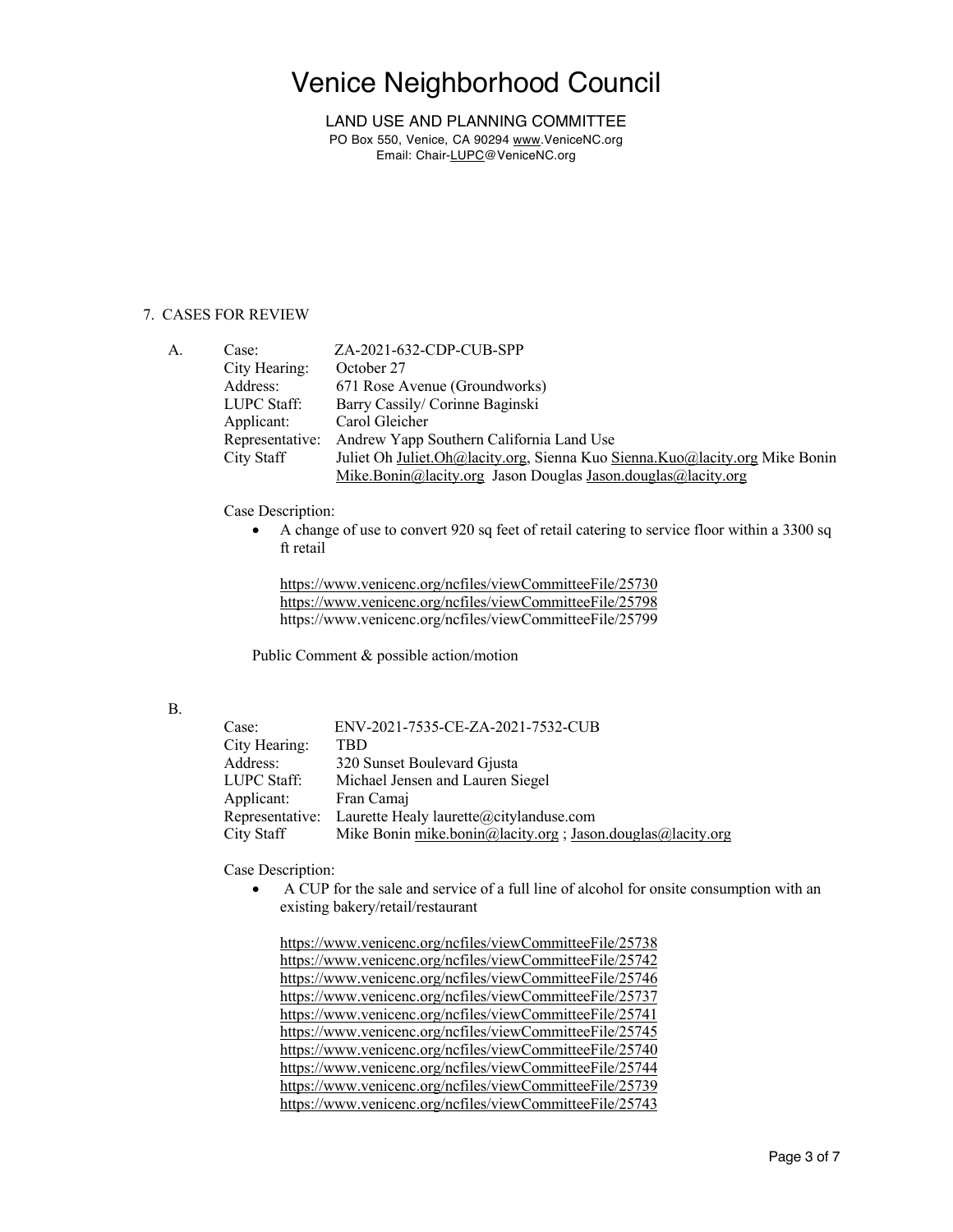LAND USE AND PLANNING COMMITTEE PO Box 550, Venice, CA 90294 www.VeniceNC.org Email: Chair-LUPC@VeniceNC.org https://www.venicenc.org/ncfiles/viewCommitteeFile/25747 https://www.venicenc.org/ncfiles/viewCommitteeFile/25735

https://www.venicenc.org/ncfiles/viewCommitteeFile/25733 https://www.venicenc.org/ncfiles/viewCommitteeFile/25731 https://www.venicenc.org/ncfiles/viewCommitteeFile/25749 https://www.venicenc.org/ncfiles/viewCommitteeFile/25775

Public Comment & possible action/motion

C Case: DIR-2021-7983-CDP-MEL-ENV-2021-7984-CE City Hearing: Address: 846 Milwood LUPC Staff: Corinne Baginski Applicant: Nicole Kyleen Neuburger Representative: Tony Russo tony@crestrealestate.com City Staff Bindu Kannan Bindu.Kannan@lacity.org Mike Bonin mike.bonin@lacity.org ; Jason.douglas@lacity.org

Case Description:

• A major remodel and addition to an existing single family dwelling and the construction of a new attached ADU

https://www.venicenc.org/ncfiles/viewCommitteeFile/25750 https://www.venicenc.org/ncfiles/viewCommitteeFile/25751 https://www.venicenc.org/ncfiles/viewCommitteeFile/25774

Public Comment & possible action/motion

D.

| Case:           | ENV-2021-7230-CE ZA-2021-7229-ZAA                                 |
|-----------------|-------------------------------------------------------------------|
| City Hearing:   |                                                                   |
| Address:        | 644-650 Sunset                                                    |
| LUPC Staff:     | Mehrnoosh Mojallali                                               |
| Applicant:      | Michael J Ullman Trustee of the Worley Revocable Living Trust     |
| Representative: | Tony Russo tony@crestrealestate.com                               |
| City Staff      | Sienna Kuo sienna.kuo@lacity.org Mike Bonin mike.bonin@lacity.org |
|                 | Jason Douglas Jason.p.Douglas@lacity.org                          |

Case Description:

Relief for over in height fence, including 8'-0" fence and 8'-0" gate in the required 15 foot front yard setback and 16'-0" landscaping in the SY setback in lieu of the 3'6" FY setback and 8' in SY

https://www.venicenc.org/ncfiles/viewCommitteeFile/25754 https://www.venicenc.org/ncfiles/viewCommitteeFile/25753 https://www.venicenc.org/ncfiles/viewCommitteeFile/25757 https://www.venicenc.org/ncfiles/viewCommitteeFile/25756 https://www.venicenc.org/ncfiles/viewCommitteeFile/25755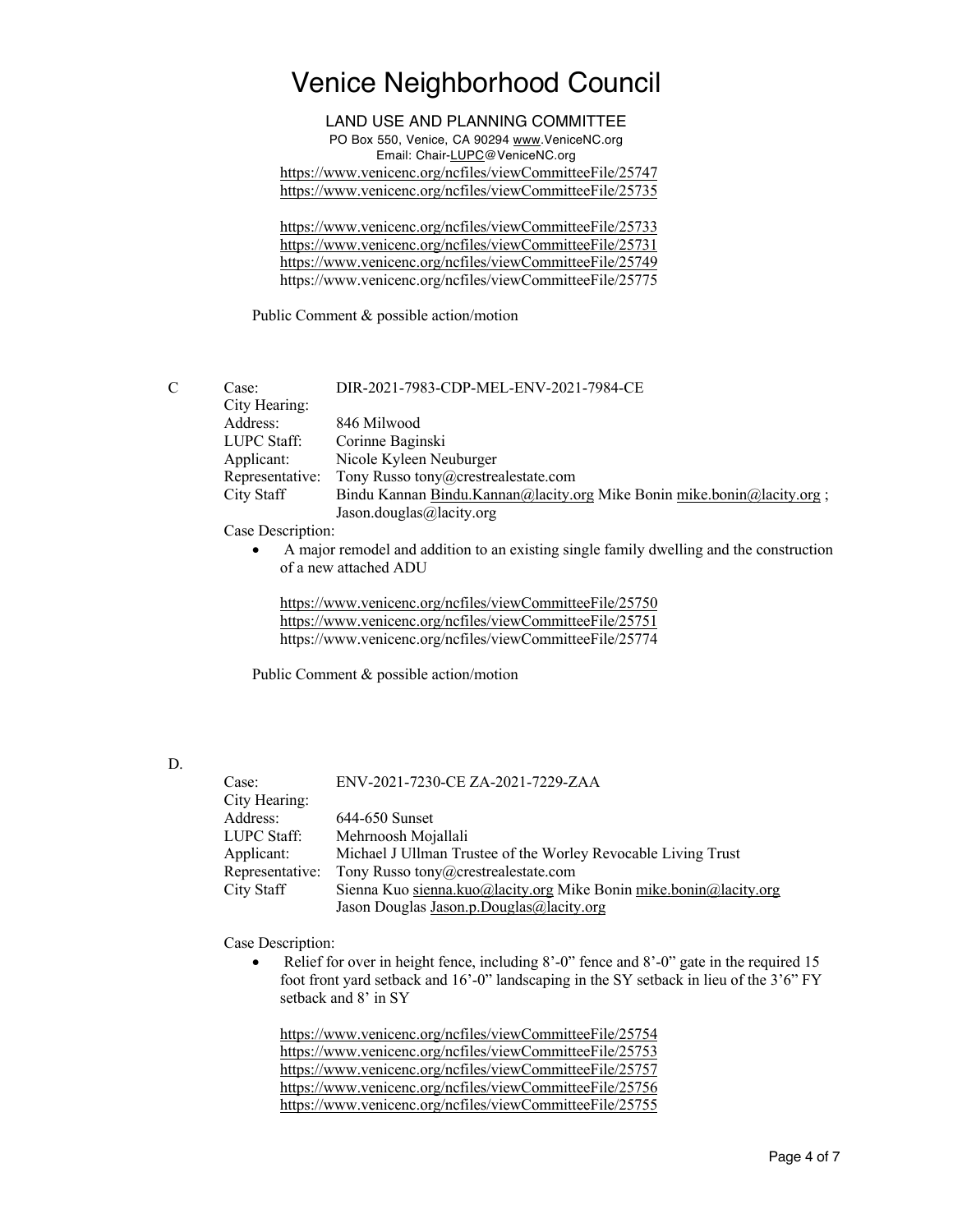#### LAND USE AND PLANNING COMMITTEE

PO Box 550, Venice, CA 90294 www.VeniceNC.org Email: Chair-LUPC@VeniceNC.org https://www.venicenc.org/ncfiles/viewCommitteeFile/25801 https://www.venicenc.org/ncfiles/viewCommitteeFile/25752

Public Comment & possible action/motion

E.

| Case:           | DIR-2021-6788-CDP-MEL-ENV-2021-6789-CE                              |
|-----------------|---------------------------------------------------------------------|
| City Hearing:   |                                                                     |
| Address:        | 2433 Bryan                                                          |
| LUPC Staff:     | Chris Plourde                                                       |
| Applicant:      | Nasim Yazdani                                                       |
| Representative: | John Hamilton                                                       |
| City Staff      | Sienna Kuo Sienna. Kuo@lacity.org Mike Bonin mike. bonin@lacity.org |
|                 | Jason Douglas Jason.p.douglas@lacity.rog                            |

Case Description:

• Coastal Development Permit for the interior remodel and 746 sq ft two (2) story addition to an existing one (1) story 1,271 sq. ft single family dwelling totaling 2,017 sq ft

https://www.venicenc.org/ncfiles/viewCommitteeFile/25761 https://www.venicenc.org/ncfiles/viewCommitteeFile/25767 https://www.venicenc.org/ncfiles/viewCommitteeFile/25768 https://www.venicenc.org/ncfiles/viewCommitteeFile/25769 https://www.venicenc.org/ncfiles/viewCommitteeFile/25770 https://www.venicenc.org/ncfiles/viewCommitteeFile/25771

Public Comment & possible action/motion

### F.

| Case:           | DIR-2019-5782-CDP-MEL-SPP-ZA-2019-5783-ZAA                             |
|-----------------|------------------------------------------------------------------------|
| City Hearing:   |                                                                        |
| Address:        | $40\ 23$ <sup>rd</sup> Avenue                                          |
| LUPC Staff:     | Mehrnoosh Mojallali                                                    |
| Applicant:      | 40 23rd LLC Ridaa Murad                                                |
| Representative: | Miles Hess miles@breakformdesign.com                                   |
| City Staff      | Bindu Kannan Bindu.Kannan@lacity.org, Mike Bonin mike.bonin@lacity.org |
|                 | Jason Douglas Jason.p.douglas@lacity.rog                               |

Case Description:

• Demolition of two detached units and the construction, use and maintenance of a new 3 story 3, 498 SF duplex w/a roof deck and attached 2 car garage and 2 car covered carport.

https://www.venicenc.org/ncfiles/viewCommitteeFile/25762 https://www.venicenc.org/ncfiles/viewCommitteeFile/25763 https://www.venicenc.org/ncfiles/viewCommitteeFile/25764 https://www.venicenc.org/ncfiles/viewCommitteeFile/25765 https://www.venicenc.org/ncfiles/viewCommitteeFile/25766 https://www.venicenc.org/ncfiles/viewCommitteeFile/25802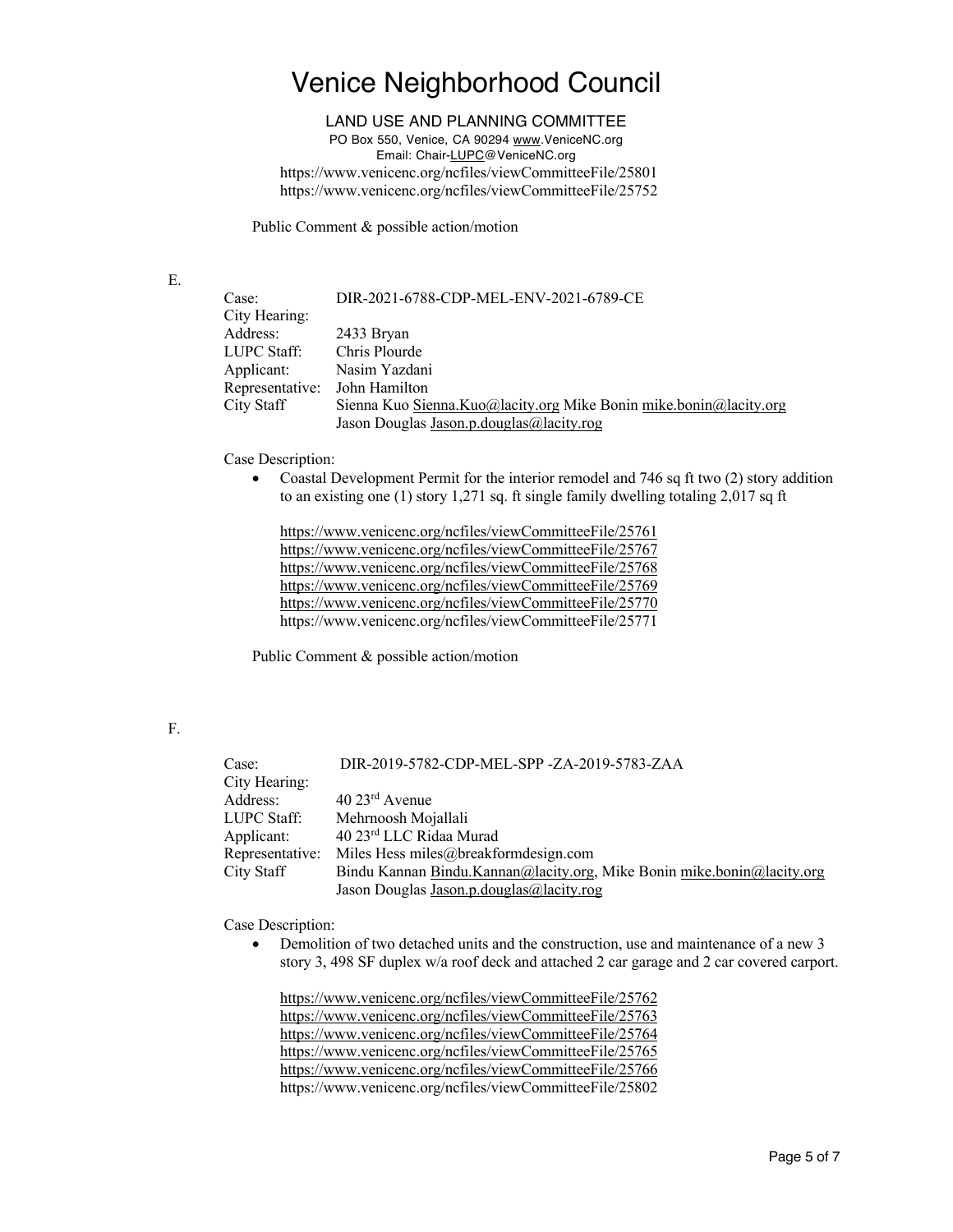### LAND USE AND PLANNING COMMITTEE

PO Box 550, Venice, CA 90294 www.VeniceNC.org Email: Chair-LUPC@VeniceNC.org Public Comment & possible action/motion

#### 8. Meeting Adjourned

**BOARD MEETINGS: The Venice Neighborhood Council holds its regular meetings on the third Tuesday of the month and may also call any additional required special meetings in accordance with its Bylaws and the Brown Act. All are welcome to attend.** 

**TRANSLATION Services: Si requiere servicios de traducción, favor de notificar a la oficina 3 días de trabajo (72 horas) antes del evento. Si necesita asistencia con esta notificación, por favor llame a nuestra oficina 213.473.5391.** 

**PUBLIC ACCESS OF RECORDS:** *In compliance with Government Code section 54957.5* **the agenda and** *non-exempt writings that are distributed to a majority or all of the board members in advance of* **regular and special meetings** *may be viewed* **at Beyond Baroque (681 Venice Blvd), the Venice Library (501 S. Venice Blvd), and the VNC website (http://www.venicenc.org),** *or at the scheduled meeting. For a copy of any record related to an item on the agenda, please contact communications@venicenc.org. You can also receive our agendas via email by subscribing to L.A. City's Early Notification System at: www.lacity.org/yourgovernment/government-information/subscribe-meetings-agendas-and-documents/neighborhood* 

**PUBLIC INPUT AT NEIGHBORHOOD COUNCIL MEETINGS: The public is requested to fill out a "Speaker Card" to address the VNC Land Use & Planning Committee on any agenda item before it takes action on an item. Comments from the public on agenda items will be heard only when the respective item is being considered. Comments from the public on other matters not appearing on the agenda that are within the Neighborhood Council jurisdiction will be heard during the General Public Comment period. Please note that under the Brown Act, the Neighborhood Council is prevented from acting on a matter that you bring to its attention during the General Public Comment period; however, the issue raised by a member of the public may become the subject of a future Neighborhood Council meeting. Public comment is limited to 1 minute per speaker, unless adjusted by the presiding officer.** 

**POSTING:** *In compliance with Government Code section 54957.5, non-exempt writings that are distributed to a majority or all of the board members in advance of a meeting may be viewed at Beyond Baroque, 681 Venice Blvd; Venice Public Library, 501 S. Venice Blvd; and at our website by clicking on the following link: www.venicenc.org, or at the scheduled meeting.* **You can also receive our agendas via email by subscribing to L.A. City's Early Notification System at** 

**www.lacity.org/your-government/government-information/subscribe-meetings-agendas-and-documents/neighborhood.** *In addition, if you would like a copy of any record related to an item on the agenda, please contact secretary@venicenc.org.* 

**RECONSIDERATION AND GRIEVANCE PROCESS: For information on the VNC's process for board action reconsideration, stakeholder grievance policy, or any other procedural matters related to this Council, please consult the VNC Bylaws. The Bylaws are available at our Board meetings and our website www.venicenc.org.** 

**DISABILITY POLICY: THE AMERICANS WITH DISABILITIES ACT - As a covered entity under Title II of the Americans with Disabilities Act, the City of Los Angeles does not discriminate on the basis of disability and, upon request, will provide reasonable accommodation to ensure equal access to its programs, services and activities. Sign language interpreters, assistive listening devices and other auxiliary aids and/or services, may be provided upon request. To ensure availability of services, please make your request at least 3 business days (72 hours) prior to the meeting you wish to attend by contacting Melissa Diner, Secretary, at (310) 421-8627 or email secretary@venicenc.org.** 

**PUBLIC ACCESS OF RECORDS: In compliance with Government Code section 54957.5, non-exempt writings that are distributed to a majority or all of the Board in advance of a meeting may be viewed at our website: www.venicenc.org or at the scheduled meeting. In addition, if you would like a copy of any record related to an item on the agenda, please contact Melissa Diner, Secretary, at (310) 421-8627 or email secretary@venicenc.org.** 

**COMMUNITY IMPACT STATEMENTS (CIS): Any Board action with a City Council File # may result in the issuance of a CIS. ALL AGENDA TIMES ARE APPROXIMATE AND SUBJECT TO CHANGE ON THE NIGHT OF THE MEETING.**